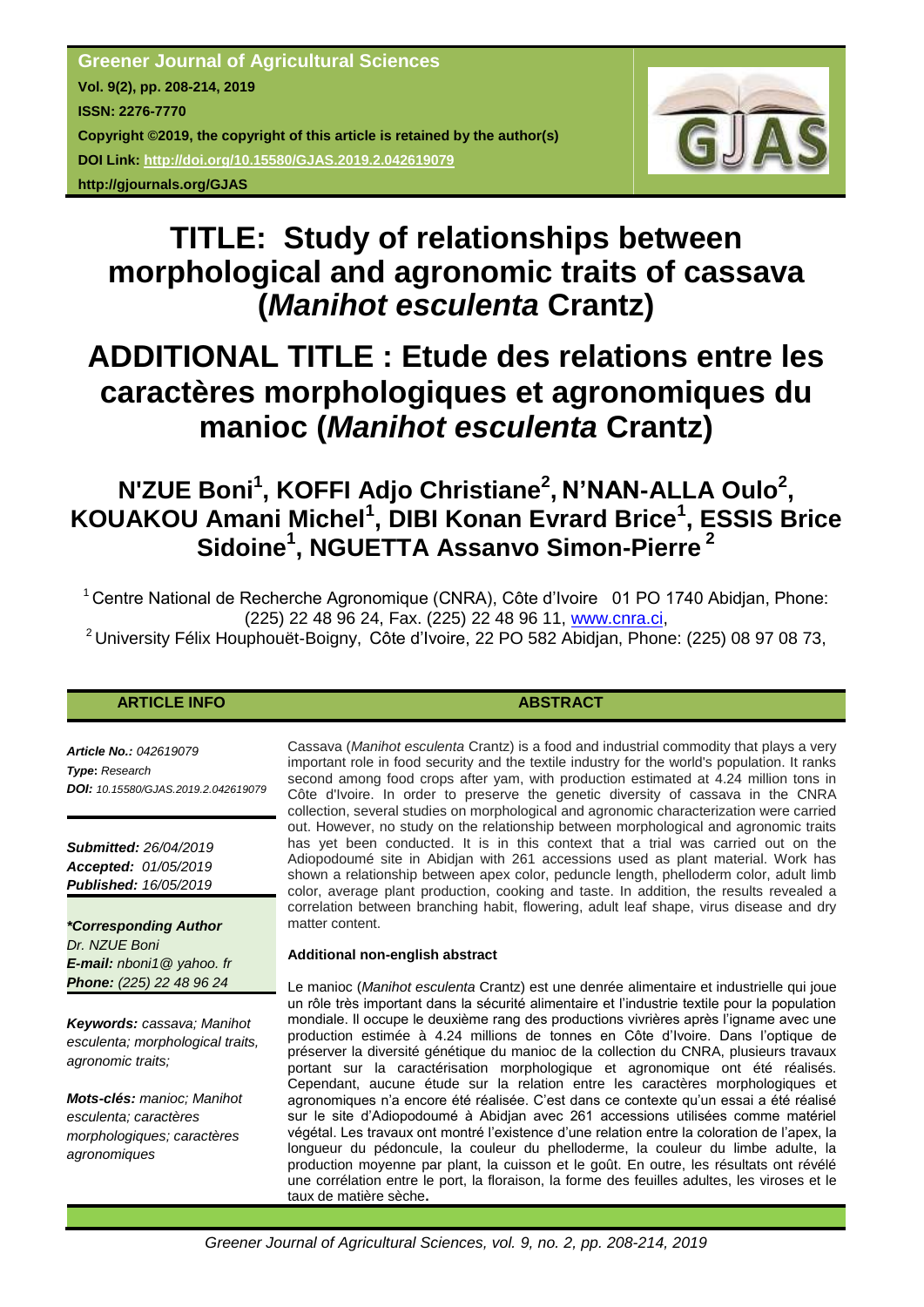#### **INTRODUCTION**

Cassava (*Manihot esculenta* Crantz), native to South America, is a starchy plant and important in the tropics. Its ability to store in the soil two to three years after maturation gives it interesting characteristics such as starch accumulation (Kehinde, 2006). Global production in 2016 was estimated at 277 million tons, of which 57% is from Africa (FAO, 2017). Cassava is used in the textile industry, in the paper industry as an adhesive and in the food industry, as a gelling agent or stabilizer in soups, breads and sauces (Moorthy, 2004). In Côte d'Ivoire, cassava is the second most important food crop after yam, with production estimated at 3.2 million tons in 2015 (FAO, 2017). Cassava provides multiple derived products such as attiéké, placali, foutou, flour, starch and gari (N'Zué, 2007). However, the abandonment of certain traditional varieties by farmers due to factors such as their low yield (less than 15 t  $/$  ha), their long production cycle and their susceptibility to diseases (virus diseases, anthracnose, root rot) and pests (mites, scale insects, nematodes), contributes significantly to the loss of cassava genetic resources. Faced with these constraints that cause the erosion of genetic resources, a collection of these resources followed by their characterization was carried out. Work on the characterization of cassava varieties using morphological and enzymatic markers was conducted. They made it possible to group the cassava genetic resources into several classes based on the observed qualitative and quantitative characteristics measured (Fleming and Rogers, 1970, Zoundjihékpon, 1986, N'Zué, 2007). Unfortunately, according to the literature consulted, very little work has been done on the relationship between the morphological characters and the agronomic characteristics of the tuberous roots of cassava. However, the morphological characters of aerial organs such as leaves contribute greatly to the accumulation of carbohydrate reserves in the roots from photosynthesis. In addition, variety selection is often based on agronomic traits related to tuberous roots.

The general objective of this work is to improve the conditions for the selection of cassava varieties. Specifically, it involves identifying morphological characters that can be correlated with agronomic traits

### **MATERIALS AND METHODS**

#### **Trial localization**

The study of the relationship between morphological and agronomic characters was conducted at the CNRA research station in Adiopodoumé (5 ° 19 N, 4 ° 07 W and 43 m) in southern Côte d'Ivoire. According to Avenard *et al*. (1971), this region is characterized by a hot and humid sub-equatorial climate (Attiean climate). The rainfall pattern includes two rainy seasons and two dry seasons. A large rainy season from April to July, a short dry season from August to September, a small rainy season from October to November and a long dry season from December to March. This area is dominated by forest vegetation (Caliman 1983). The soils are of ferralitic type strongly desaturated under heavy rainfall (Monnier, 1979), with a sand-clay or sandy texture. Average annual rainfall is about 2000 mm (Ndabalishye, 1995). Temperatures range from 21.5 ° C (minimum) to 32.2 ° C (maximum) under shelter (Anonymous, 2018).

#### **Plant material**

The plant material used for the study consists of 261 accessions all belonging to the cultivated species *Manihot esculenta*. These accessions are of various origins, namely, (i) local cultivars, (ii) locally improved varieties, and (iii) foreign introductions in the form of cultivars and improved varieties.

#### **Experimental design**

The experiment was conducted according to the Fisher design in August 2003 on the CNRA's research station in Adiopodoumé. The 261 accessions were planted in strips. Each accession was planted in two rows of 6 plants each, i.e. 12 cuttings per accession with the spacing of 0.80 m between rows and 0.80 m between plants. The accessions were separated by 1.30 m. The strips were 1.50 m apart. Weeding was done on demand.

#### **Observations and measurements**

#### Morphological traits

Observations on the aerial part of the plant were made from the 5th month after planting. Those on the underground part were made at harvest, 12 months after planting. A total of 13 morphological characters with 33 modalities were observed on the 261 accessions (Table 1).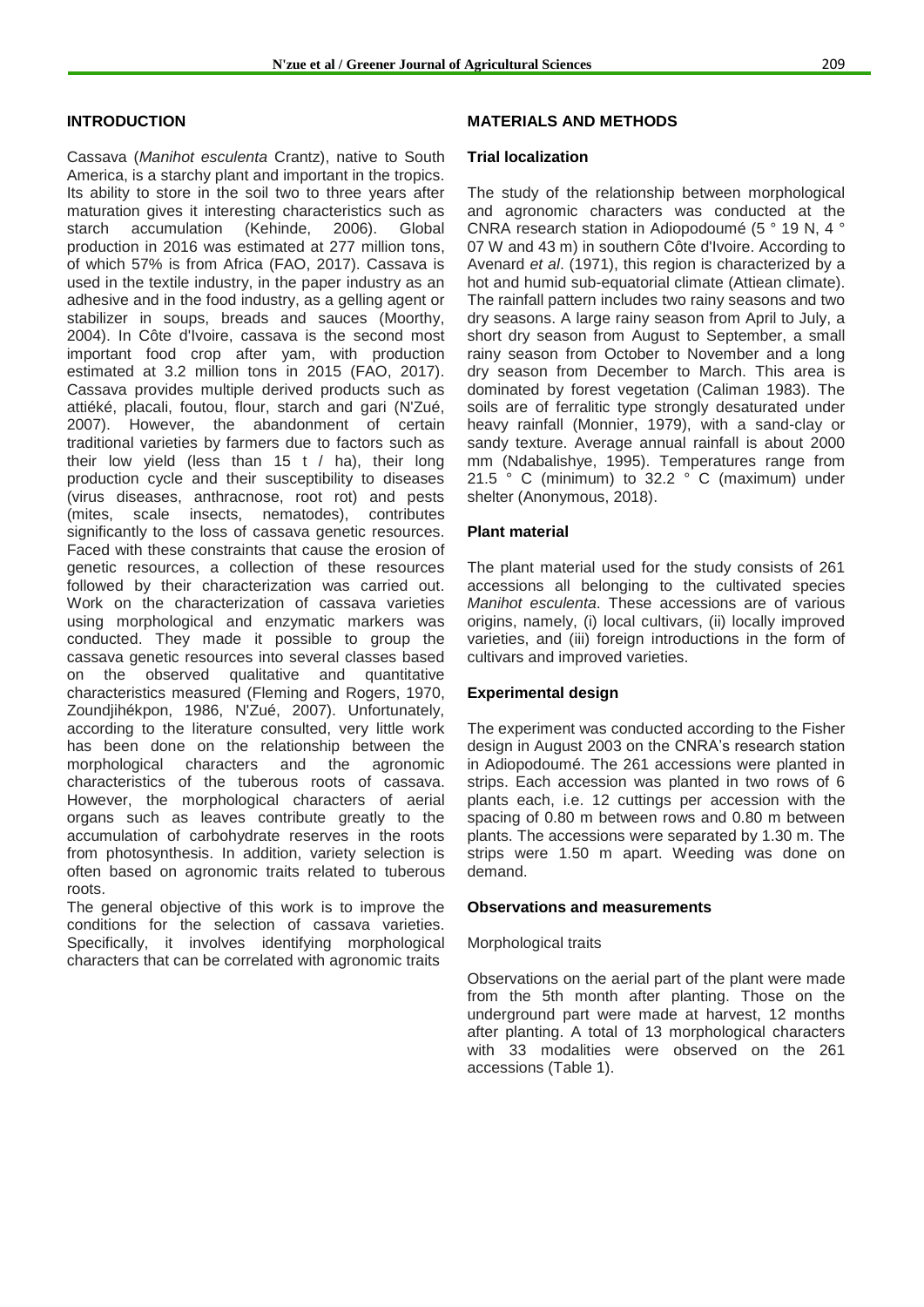| <b>Type of descriptors</b> | Table T. Godes and scale scores of quantative descriptors of cassava (N Zue, 2007)<br><b>Descriptors observed</b> | Code        | <b>Modalities</b>                                  | score                   |
|----------------------------|-------------------------------------------------------------------------------------------------------------------|-------------|----------------------------------------------------|-------------------------|
| Leaf and stem descriptors  | Apical leaf colour                                                                                                | <b>CAPE</b> | purple                                             | 1                       |
| (observations at 5 months) |                                                                                                                   |             | green                                              | $\overline{2}$          |
|                            | Vein leaf colour                                                                                                  | <b>CNFE</b> | green                                              | 1                       |
|                            |                                                                                                                   |             | other (red, green-red)                             | $\overline{2}$          |
|                            | Petiole colour                                                                                                    | <b>CPET</b> | red                                                | $\overline{1}$          |
|                            |                                                                                                                   |             | green                                              | $\overline{\mathbf{c}}$ |
|                            |                                                                                                                   |             | bi-colour (red>green)                              | 3                       |
|                            |                                                                                                                   |             | bi-colour (red <green)< td=""><td>4</td></green)<> | 4                       |
|                            | Mature leaf colour                                                                                                | <b>CLAD</b> | dark green                                         | $\overline{1}$          |
|                            |                                                                                                                   |             | light green                                        | 2                       |
|                            | Shape of mature leaf (lobes)                                                                                      | <b>FFAD</b> | narrow                                             | $\mathbf{1}$            |
|                            |                                                                                                                   |             | large                                              | 2                       |
|                            | Apical stem colour                                                                                                | <b>CJTA</b> | purple                                             | $\overline{1}$          |
|                            |                                                                                                                   |             | green                                              | $\overline{\mathbf{c}}$ |
|                            |                                                                                                                   |             | green-purple                                       | 3                       |
| Tuberous roots descriptors | Peduncle                                                                                                          | <b>LPED</b> | sessile, short                                     | $\overline{1}$          |
| (observations at           |                                                                                                                   |             | pedunculate                                        | $\overline{2}$          |
| harvesting (12 months))    | Shape of tuberous roots                                                                                           | <b>FRTU</b> | conical dominant                                   | 1                       |
|                            |                                                                                                                   |             | cylindrical dominant                               | $\overline{2}$          |
|                            | Epidermis colour of tuberous roots                                                                                | <b>CEPI</b> | brown                                              | $\overline{1}$          |
|                            |                                                                                                                   |             | white                                              | 2                       |
|                            | Phelloderm colour                                                                                                 | <b>CPHE</b> | pink                                               | 1                       |
|                            |                                                                                                                   |             | white                                              | $\overline{c}$<br>3     |
|                            |                                                                                                                   | <b>CCHA</b> | yellowish<br>white                                 | $\mathbf{1}$            |
|                            | Pulp colour                                                                                                       |             |                                                    | 2                       |
| Other descriptors          | Flowering                                                                                                         | <b>FLOR</b> | yellow                                             | $\overline{1}$          |
|                            |                                                                                                                   |             | presence<br>absence                                | $\overline{c}$          |
|                            | Branching habit at 12 months                                                                                      | <b>PORT</b> | spread                                             | 1                       |
|                            |                                                                                                                   |             | semi-spread                                        | $\overline{2}$          |
|                            |                                                                                                                   |             | erect                                              | $\mathfrak{S}$          |
|                            | External stem colour at 12 months                                                                                 | <b>CTIG</b> | dark                                               | $\overline{1}$          |
|                            |                                                                                                                   |             | grey                                               |                         |
|                            |                                                                                                                   |             | orange                                             | $\frac{2}{3}$           |
|                            |                                                                                                                   |             | yellowish                                          | 4                       |

**Table 1: Codes and scale scores of qualitative descriptors of cassava (N'Zué, 2007)**

# **Agronomic traits**

The measurements included five (5) agronomic traits related to tuberous roots during harvest, 12 months after planting. The incidence of viruses (mosaic) on accessions was made on leaves 5 months after planting (Table 2).

### Statistical analyses

The XLSTAT software version 2016.02.27444 was used to study the correlations between morphological and agronomic characters. Principal Component Analysis (PCA) was performed to determine correlations between variables and to obtain principal axes that are linear combinations of the input variables.

# **RESULTS AND DISCUSSION**

# **Results**

The principal components analysis (PCA), performed on the quantitative characteristics and qualitative characteristics, allowed to group them in main axes. Only the first 5 main axes (F1, F2, F3 F4 and F5), representing 58.58% of the total variability, were selected (Table 3). Based on the correlations between variables and factors (Table 4), these 5 axes are characterized as follows (Figures 1 and 2):

 Axis 1 (F1), representing 20.11% of the total variability, is characterized by the average production of tuberous roots per plant (Pmoyp), the cooking (cooking), the taste (taste), the coloring of the Apex (CAPE), adult limb staining (CLAD), peduncle length (LPED) and phelloderm staining (CPHE). On this axis, the average production of tuberous roots per plant, the cooking, the taste and the coloration of the phelloderm are positively correlated and are opposed to the color of the apex, the coloring of the adult limbs, the length of the peduncle. These are also positively correlated with each other. These results mean that accessions that have a purple apex, a dark green adult limbus and a short stalk have good average tuberous root production per plant, poor cooking and a bitter taste. Accessions to white or yellowish phelloderm also have a tendency to bad cooking and bad taste.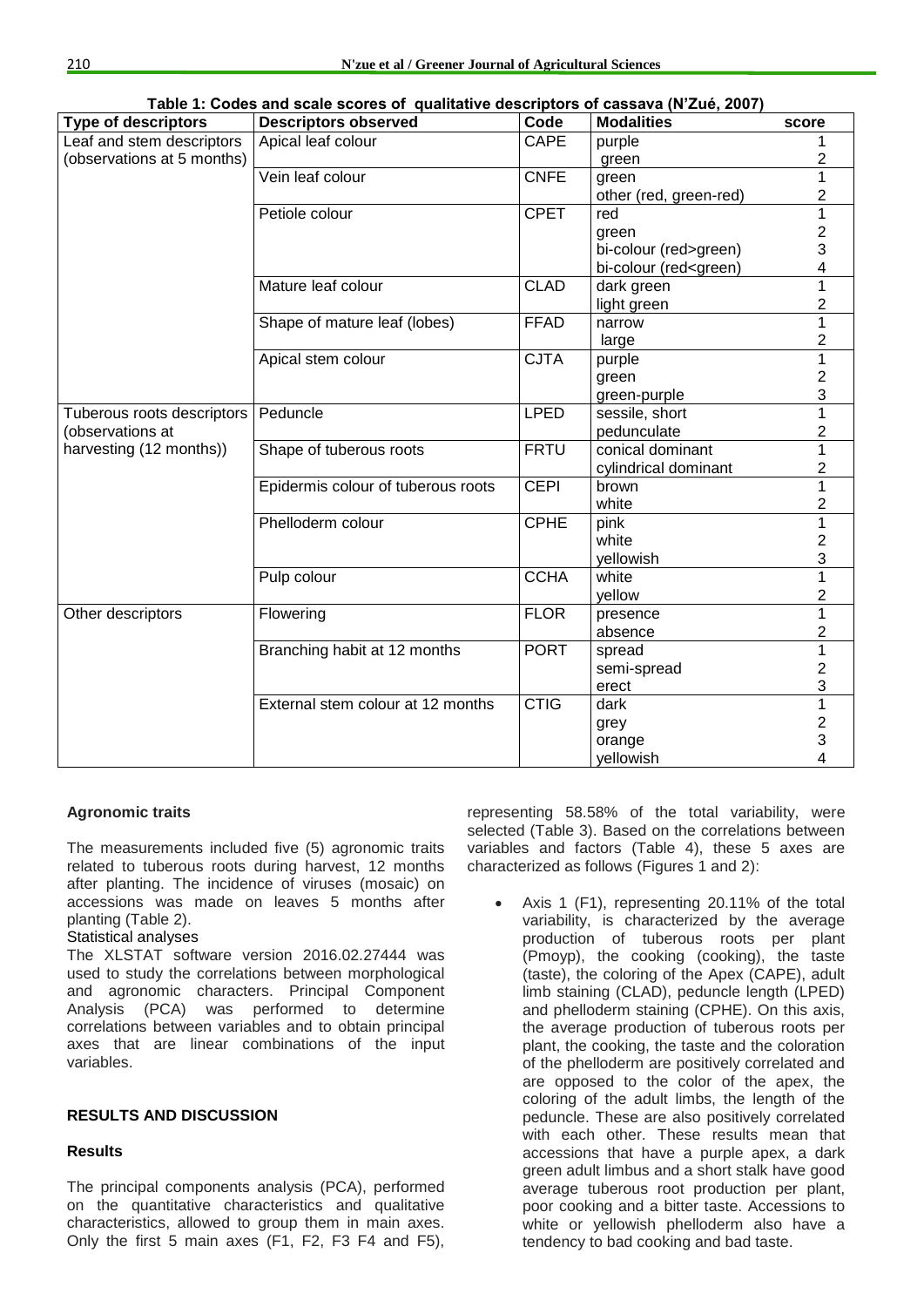- Axis 2 (F2), describing 14.54% of the variability, is defined by mosaic (Mosa), dry matter content (Tms), adult leaf shape (FFAD), flowering (FLOR) and the port (PORT). Port, mosaic and flowering are positively correlated with each other. But, they are negatively correlated to the dry matter content and the shape of the adult leaves. These results show that spreading individuals with broad leaves, bloom, are less susceptible to mosaic and have a high dry matter content.
- Axis 3 (F3) constituting 11.04% of the variability is defined by leaf disc staining

(CNFE), petiole staining (CPET) and staining of the young apical stem (CJTA).

- Axis 4 (F4) represents 7.12% of the variability. It is characterized by the average weight of tuber roots (Pmoyt), stalk coloration (CTIG) and epidermal staining (CEPI). The average weight of the tuberous roots is negatively correlated with stalk and epidermis staining.
- Axis 5 (F5) describing 5.78% of the total variability is characterized by the form of tuberous roots (FRTU).

| Table 2. Agronomic characteristics ineasured on cassava accessions    |                              |                                       |  |  |
|-----------------------------------------------------------------------|------------------------------|---------------------------------------|--|--|
| <b>Descriptors</b>                                                    | Code<br><b>Rating / Unit</b> |                                       |  |  |
| Incidence of diseases in the rainy<br>season, 5 months later (mosaic) | Mosa                         | %                                     |  |  |
| Average weight of tuberous roots                                      | Pmoyt                        | Kg / tuberous roots                   |  |  |
| Average tuberous root production<br>per plant                         | Pmoyp                        | $Kg /$ plant                          |  |  |
| Dry matter content                                                    | TMS                          | $\%$                                  |  |  |
| Cooking                                                               | Cuis                         | $good = 1$ , medium = 2, bad = 3      |  |  |
| Taste after cooking                                                   | Gout                         | sweet = 1, neutral = 2, bitter =<br>3 |  |  |

| Table 3: Eigen values of the main axes |             |                 |                |  |  |
|----------------------------------------|-------------|-----------------|----------------|--|--|
| Factor                                 | Eigen value | Variability (%) | Cumulative (%) |  |  |
| F1                                     | 3.821       | 20.108          | 20.108         |  |  |
| F <sub>2</sub>                         | 2.762       | 14.535          | 34.644         |  |  |
| F3                                     | 2.098       | 11.043          | 45.686         |  |  |
| F4                                     | 1.352       | 7.118           | 52.804         |  |  |
| F5                                     | 1.098       | 5.778           | 58.582         |  |  |
| F6                                     | 1.031       | 5.425           | 64.007         |  |  |
| F7                                     | 0.930       | 4.897           | 68.903         |  |  |
| F8                                     | 0.797       | 4.196           | 73.099         |  |  |
| F <sub>9</sub>                         | 0.786       | 4.137           | 77.236         |  |  |
| F <sub>10</sub>                        | 0.725       | 3.817           | 81.053         |  |  |
| F11                                    | 0.575       | 3.026           | 84.079         |  |  |
| F12                                    | 0.513       | 2.702           | 86.780         |  |  |
| F <sub>13</sub>                        | 0.455       | 2.396           | 89.177         |  |  |
| F14                                    | 0.447       | 2.352           | 91.529         |  |  |
| F <sub>15</sub>                        | 0.428       | 2.250           | 93.779         |  |  |
| F <sub>16</sub>                        | 0.350       | 1.844           | 95.623         |  |  |
| F17                                    | 0.324       | 1.704           | 97.327         |  |  |
| F <sub>18</sub>                        | 0.264       | 1.389           | 98.716         |  |  |
| F <sub>19</sub>                        | 0.244       | 1.284           | 100.000        |  |  |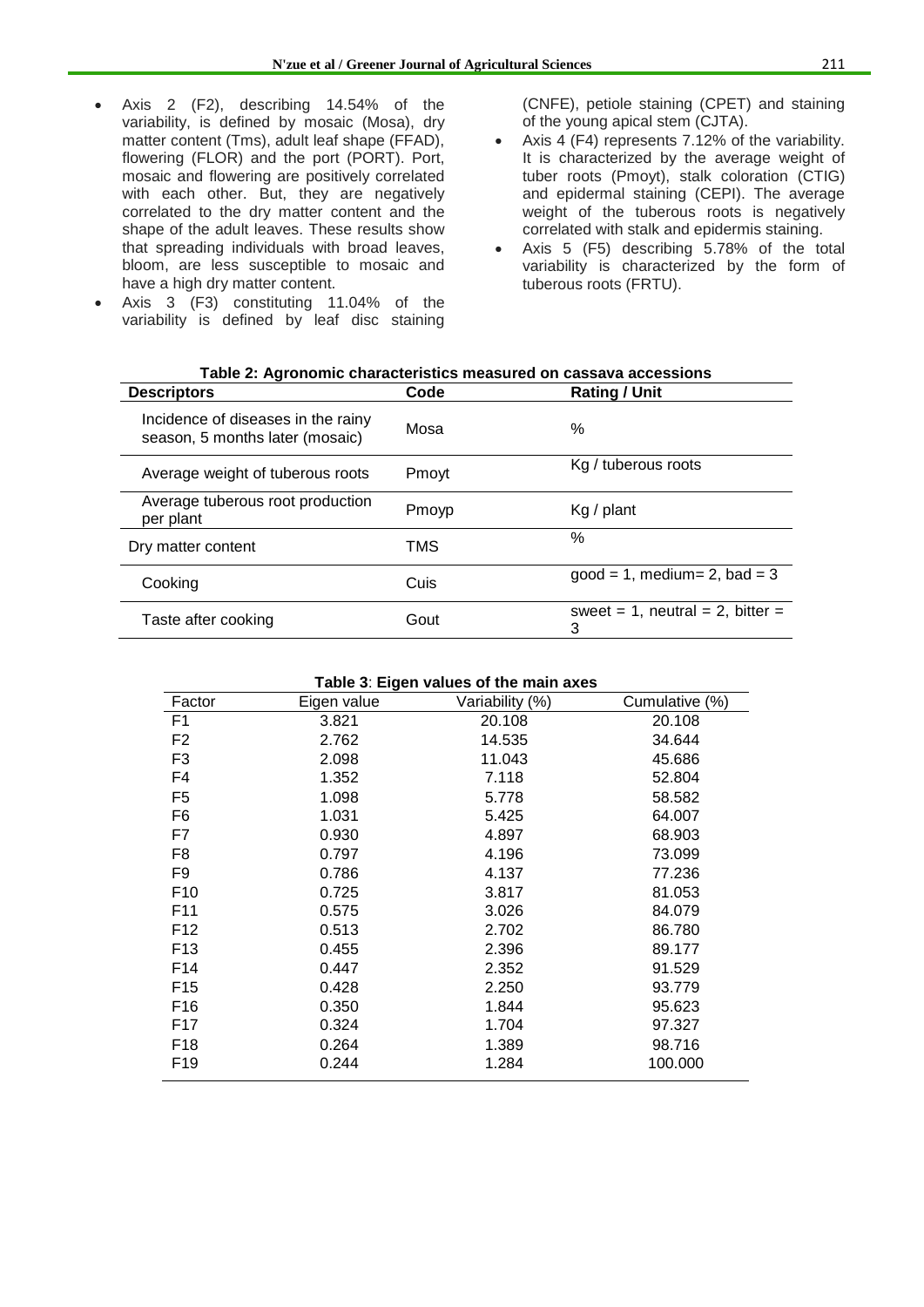| <b>Factors</b> |                |                |          |          |          |  |
|----------------|----------------|----------------|----------|----------|----------|--|
|                | F <sub>1</sub> | F <sub>2</sub> | F3       | F4       | F5       |  |
| Mosa           | $-0.500$       | 0.529          | 0.223    | $-0.139$ | $-0.073$ |  |
| Pmoyt          | 0.413          | $-0.301$       | $-0.228$ | $-0.460$ | 0.344    |  |
| Pmoyp          | 0.600          | $-0.444$       | $-0.230$ | $-0.307$ | 0.053    |  |
| Tms            | $-0.452$       | $-0.470$       | $-0.285$ | 0.030    | $-0.117$ |  |
| Cuis           | 0.751          | 0.034          | 0.044    | 0.150    | $-0.098$ |  |
| Gout           | 0.686          | 0.290          | $-0.044$ | 0.018    | 0.021    |  |
| CAPE           | $-0.676$       | $-0.106$       | 0.317    | 0.005    | $-0.017$ |  |
| <b>CNFE</b>    | $-0.232$       | 0.534          | $-0.660$ | $-0.005$ | $-0.133$ |  |
| <b>CPET</b>    | 0.276          | $-0.472$       | 0.678    | 0.153    | 0.066    |  |
| <b>CLAD</b>    | $-0.550$       | $-0.064$       | $-0.516$ | 0.151    | $-0.071$ |  |
| CJTA           | 0.245          | 0.089          | $-0.388$ | 0.290    | $-0.286$ |  |
| <b>FFAD</b>    | $-0.357$       | $-0.687$       | 0.106    | 0.192    | $-0.126$ |  |
| <b>FLOR</b>    | $-0.079$       | 0.415          | 0.249    | 0.102    | 0.258    |  |
| PORT           | $-0.191$       | 0.728          | 0.243    | $-0.024$ | 0.214    |  |
| <b>CTIG</b>    | 0.192          | $-0.140$       | $-0.413$ | 0.489    | 0.174    |  |
| <b>LPED</b>    | $-0.496$       | $-0.115$       | $-0.115$ | $-0.046$ | 0.473    |  |
| <b>FRTU</b>    | $-0.058$       | $-0.060$       | $-0.344$ | $-0.056$ | 0.596    |  |
| <b>CEPI</b>    | 0.102          | 0.005          | 0.103    | 0.759    | 0.316    |  |
| <b>CPHE</b>    | 0.620          | 0.382          | $-0.010$ | 0.065    | $-0.020$ |  |





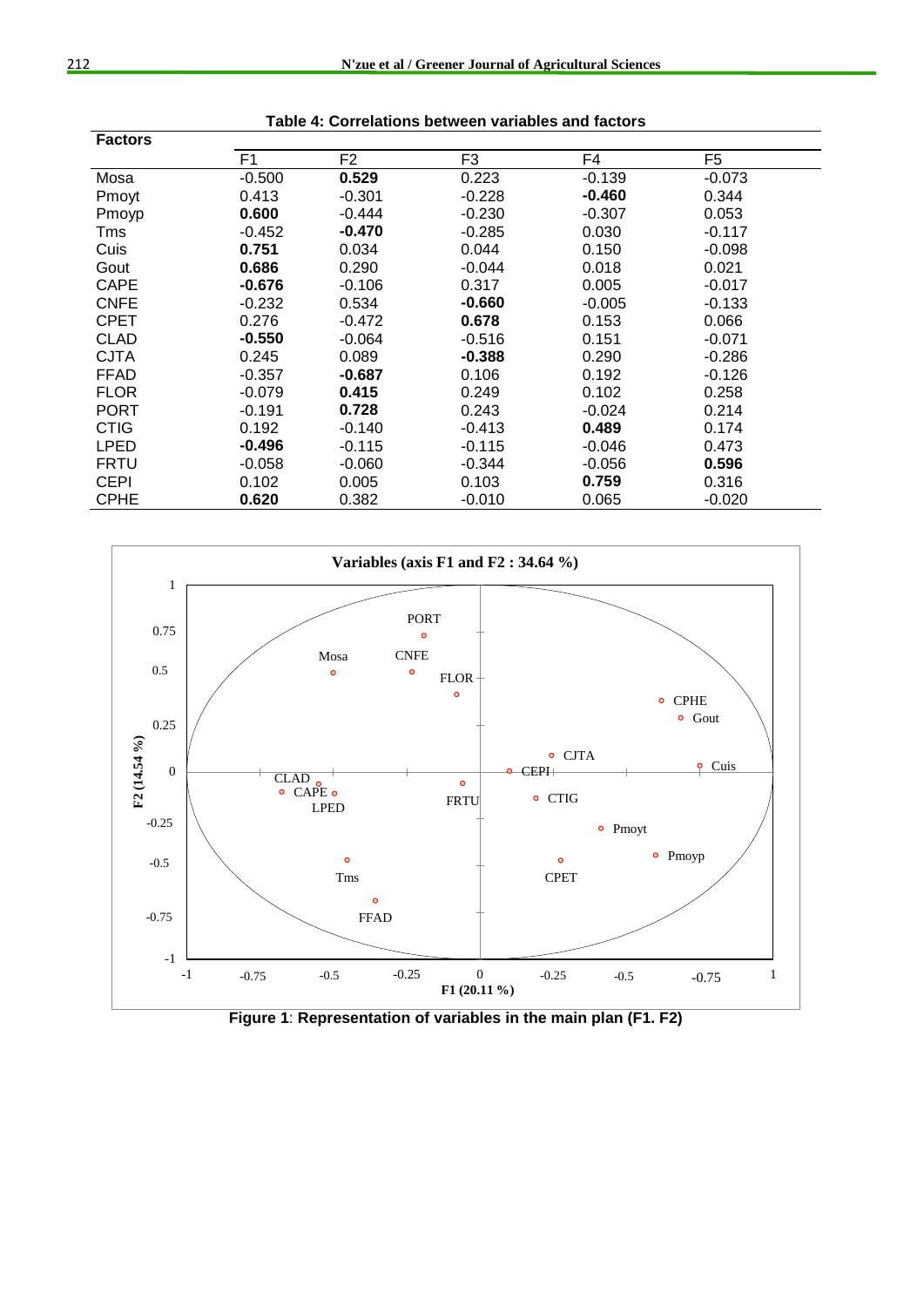

**Figure 2: Representation of variables in the main plan (F1. F3)**

#### **Discussion**

The analysis of the relationships between morphological and agronomic characters made it possible to identify the most discriminating descriptors that contributed to the formation of the main axes. The first five (5) axes representing 58.58% of the total variability related the different morphological and agronomic characteristics of cassava. These axes showed that accessions to white or yellowish phelloderm have poor cooking and bad taste. These results are consistent with the results obtained by Okoma (2014) who made the same observation during his work on morphological and agronomic characterization of cassava. The morphological and agronomic characters used for cassava characterization in this study are the same as those used by Okoma (2014). The author asserts that these varieties are predestined for a transformation that involves a fermentation phase such as attiéké, placali, gari. However, these varieties have a good average production per plant and mostly have purple apices, short peduncles and dark green adult limbs. This good production can be explained by the dark green color of the adult limb containing many chlorophylls, thus predisposed to a strong photosynthetic activity. Photosynthesis is the phenomenon that ensures the storage of starch in tuberous roots. This hypothesis is supported by the work of Zinga *et al*. (2016) who showed that the loss of tuberous root yield is probably due to a chlorophyll deficiency. These authors also indicated that the green color is characteristic of the presence of chlorophyll. The axes have also helped to show that spread accessions are much more resistant to mosaic and have high dry matter content. This can be attributed to the fact that spread accessions are mostly improved varieties. Thus, they had to acquire this resistance when they were created. Hédin's work (1929) confirms this resistance to the mosaic of spread varieties by showing that the Cameroonian peasants fight the mosaic by cultivating the spread varieties. In addition, the majority of these accessions flourish, because flowers are usually born in branching accessions (Eglé, 1992). Broadleaf accessions have higher dry matter content than narrow-leafed accessions. This can also be explained by photosynthesis. Indeed, the larger the leaf, the higher the number of chloroplasts in the cells. Now, photosynthesis takes place in these organelles. It is the basis for the production of carbohydrates that are partly transported to the roots of the tuber to be stored as starch. In 1984, Perez and Villamayor established a strong correlation  $(R^2 = 0.99)$  between starch content and dry matter content in cassava. Therefore, a high starch content would also justify a high material content.

#### **CONCLUSION**

At the end of the study of 261 cassava accessions, it appears that some morphological characters are good indicators that can be used to predict the agronomic characteristics of the tuberous roots. Dark green adult limbus varieties have good production, whereas those with yellow or white phelloderms have a tendency to produce bitter tuberous roots that are unfit for cooking in water. The broadleaf accessions phenotypes have a tendency to produce tuberous roots with high dry matter content. The present study could guide early selection of agronomic traits based on the observation of morphological characters.